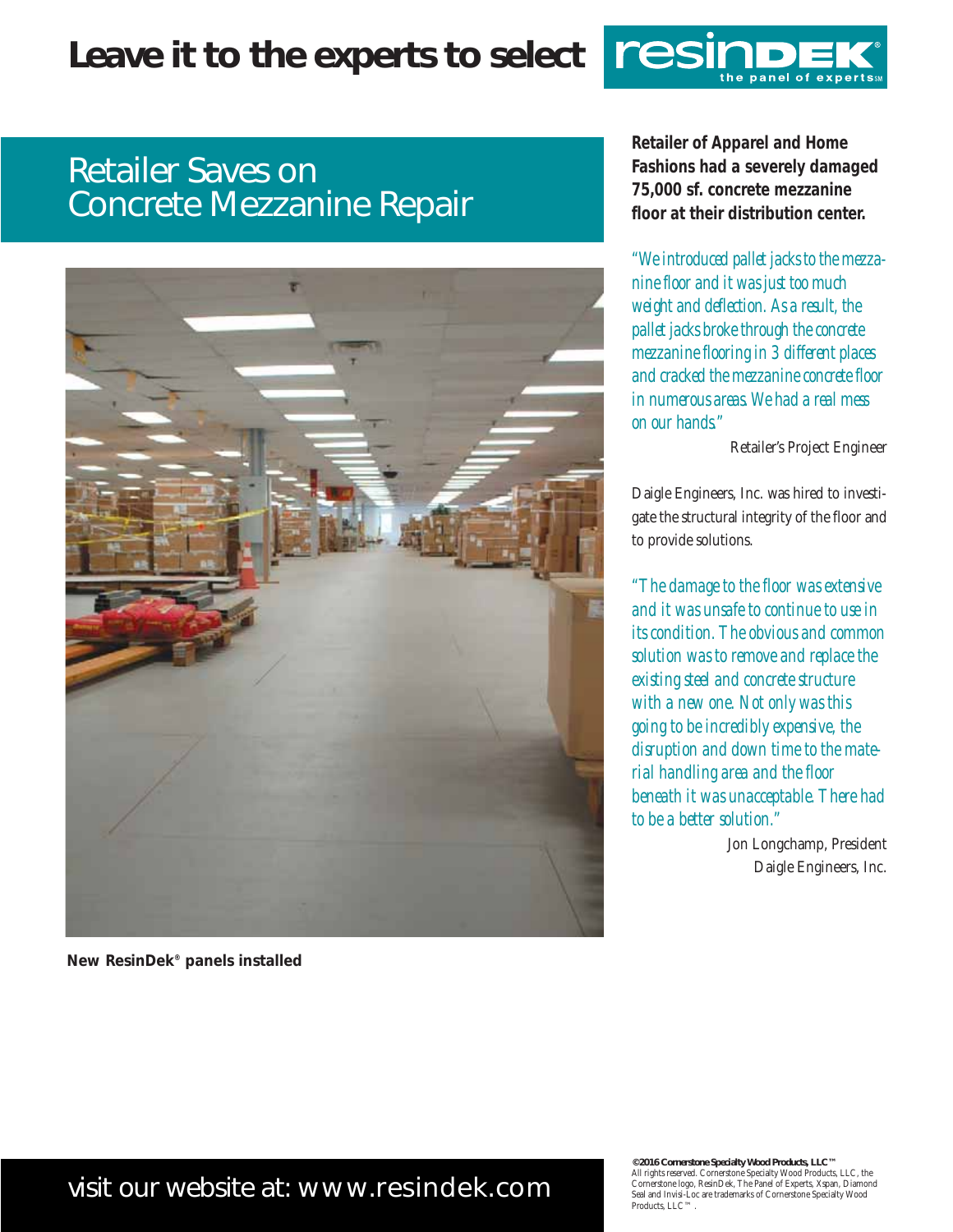## **Leave it to the experts to select**



*Concrete mezzanine flooring with significant damage prior to ResinDek*



*Attempted repairs beneath the mezzanine to block debris from falling through*



*Prior to ResinDek repair, steel plate had to be attached on top of the concrete mezzanine floor so pallet truck wheels could continue to roll*

#### **How they saved \$\$**

resir

Daigle Engineers, Inc. contacted Cornerstone Specialty Wood Products, LLC with their money saving solution. By placing steel sleepers on the damaged concrete and directly over the steel bar joists below, the loads could be transferred through the cracked concrete directly onto the substructure. By installing the steel sleepers and ResinDek® Xspan® over the existing slab, it would avoid flexural loading of the damaged slab and deck.

Daigle Engineers, Inc. performed all of the structural analysis on the existing mezzanine structure to determine the new allowable loads for this material handling platform. "We selected ResinDek® Xspan® because of its structural integrity and ability to span over intermittent supports," commented Longchamp.

*"Cornerstone Specialty Wood Products, LLC (manufacturer of ResinDek® Xspan®) was very helpful during the evaluation stage of this process. They came to visit several times, showed us numerous 7-10 year-old ResinDek® floors in the area and really stood by their product during design & construction."*

> Jon Longchamp, President Daigle Engineers, Inc.

The customer (Retailer) saved over \$1 million dollars by using this repair method instead of replacing the 75,000 square foot structure. The construction process was trimmed by several months and significantly reduced the disruption of their operations.

### visit our website at: www.resindek.com

**©2016 Cornerstone Specialty Wood Products, LLC™** All rights reserved. Cornerstone Specialty Wood Products, LLC, the Cornerstone logo, ResinDek, The Panel of Experts, Xspan, Diamond Seal and Invisi-Loc are trademarks of Cornerstone Specialty Wood Products, LLC™.